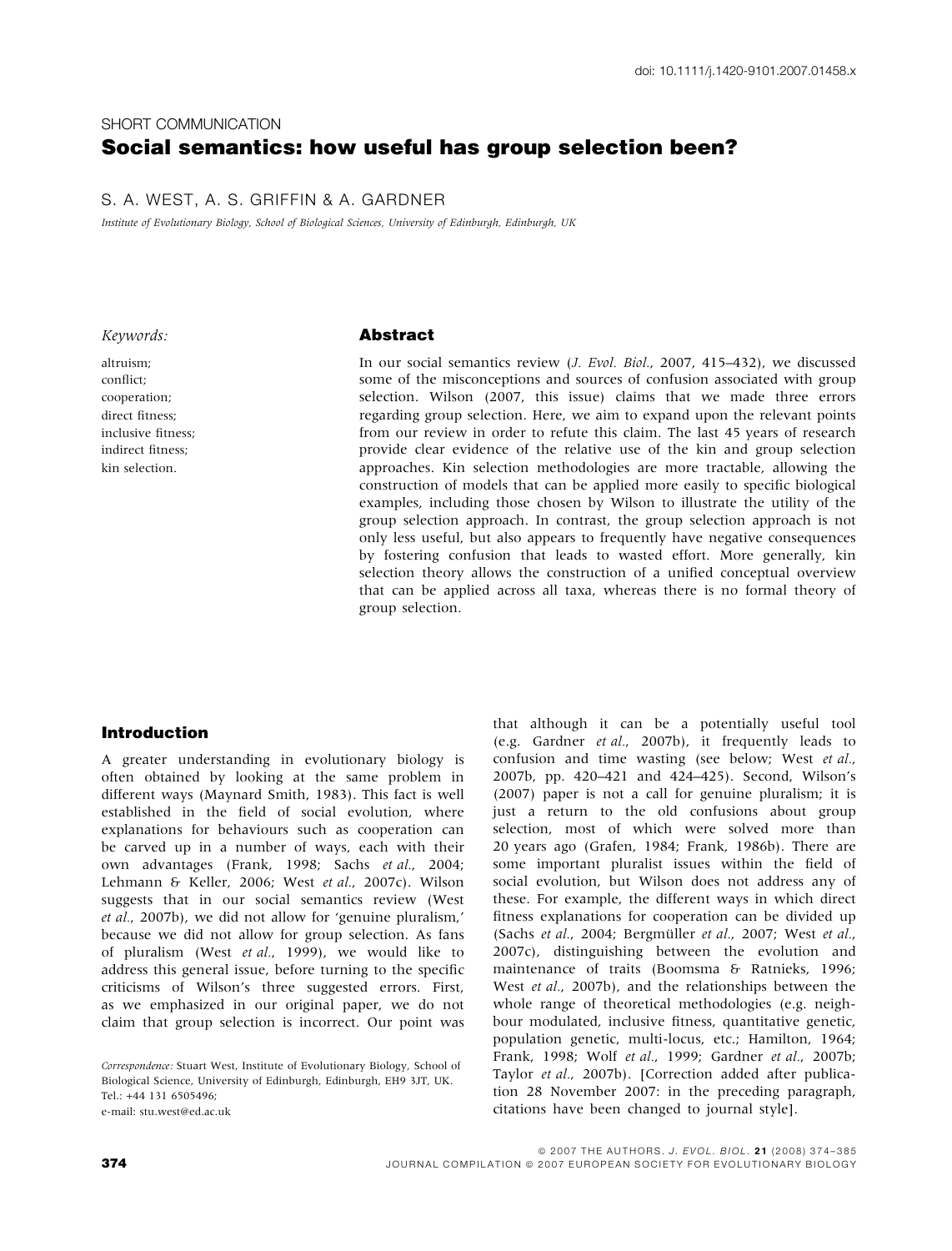### Error 1: the old and the new

Wilson (2007) claims that our first error is the portrayal of 'the ''new'' group selection as if it had no historical or conceptual continuity with the old ''group'' selection.' In fact, we agree that there are historical and conceptual links between old and new group selection – that is why we discussed them together in the same section of our original review (West et al., 2007b). However, as we emphasized in our original paper, although there are links, there are also important differences that need to be clarified. In particular, 'new' group selection assumes that there are multiple levels of selection, which can vary in their importance. This levels-of-selection view is entirely consistent with the principle that organisms are expected to behave as if they were maximizing their inclusive fitness (Grafen, 2006; Gardner et al., 2007b). In contrast, 'old' group selection assumes that selection at the level of the group is the sole driving force of natural selection. This leads to the expectation that individual organisms will always act for the good of the group. Although the old and new views can coincide, the inclusive fitness approach is more general because it gives the correct prediction irrespective of the degree of within-group selection.

# Error 2: the old

Wilson (2007) suggests that our second error is the claim 'that the rejection of the 'old' group selection in the 1960s remains fully justified, as if nothing needs to be revised.' Wilson is correct that we claimed this (West et al., 2007b). There is no theoretical or empirical example of group selection that cannot be explained with kin selection. In no case has it been demonstrated that an additional force of 'old' group selection is required to provide an explanation.

Wilson provides two examples to demonstrate the importance of old group selection. However, both cases can be explained by kin selection theory, and do not require old group selection. Indeed, in none of the original papers did the authors need to invoke or even mention old group selection.

Wilson's (2007) first example is the coordinated movement into stationary phase by Escherichia coli bacteria when resources become limiting (Vulić & Kolter, 2001). Stationary phase leads to a reduced use of resources, and hence a greater chance of surviving until resources become plentiful again. The problem is that this strategy could be exploited by a cheat that maintains a higher growth rate, and hence could rise in frequency during stationary phase. However, this cooperative movement to stationary phase can be easily explained by kin selection theory. The clonal nature of bacterial populations means that interacting cells will often be highly related, and so a reduced rate of resource use provides an indirect fitness advantage by freeing up more resources for relatives (Gardner et al., 2007c). Indeed, indirect fitness benefits to relatives can explain a number of cases where selection has favoured bacteria to use resources more slowly and efficiently (West et al., 2006b, 2007a).

Wilson's (2007) second example was concerned with how local migration can select for lower virulence in phage parasites of bacteria (Kerr et al., 2006). In this case, bacteria can exploit their host resources either slowly (lower virulence) or rapidly (higher virulence). Slower exploitation gives higher productivity in the long run, but this strategy can be out-competed. The selective forces here are analogous to the stationary-phase example, and again can be explained by kin selection theory (see also Gandon & Michalakis, 1999; Roze & Rousset, 2003). A more efficient use of host resources is favoured when there is a higher relatedness between the phage infecting a bacterium – local migration leads to a higher relatedness and hence selects for lower virulence (Hamilton, 1972; Frank, 1996). In contrast, increased migration leads to a lower relatedness (a higher likelihood of low- and high-virulence phage in the same host) and hence selects for higher virulence. Furthermore, lower migration means that if adopting a higher virulence leads to overexploitation and extinction of a patch, it is one's relatives who will pay the cost of this (see also an analogous experiment carried out on a virus–insect system; Boots & Mealor, 2007; Buckling, 2007).

More generally, Wilson (2007) claims that it is a 'wellestablished fact that reduced virulence often evolves by group selection in disease organisms.' Tellingly, this statement was not backed up with any references. The leading theoretical and empirical papers on parasite virulence have always highlighted the importance of kin selection and relatedness between parasites within a host as a driving force in the evolution of virulence (e.g. Bremermann & Pickering, 1983; Frank, 1992, 1996; Herre, 1993; van Baalen & Sabelis, 1995). There is no theoretical or empirical study on the evolution of virulence that requires old group selection. Indeed, this area provides a clear demonstration of the confusion that can be caused by old group selection thinking – the infamous misconception amongst parasitologists that parasites should evolve reduced virulence over time, so as not to damage the populations of their hosts (Herre, 1993; Bull, 1994; Read, 1994). Reduced virulence is only favoured if the reduced damage to their hosts provides either a direct benefit to the parasites themselves or an indirect benefit to their relatives – there is no theoretical model or empirical example that shows otherwise (Frank, 1996).

The crux of Wilson's (2007) misunderstanding is the assumption that selection for a reduced exploitation of some resource is evidence for old group selection. This is clearly not the case as reduced exploitation could be favoured for a number of reasons, because of direct or indirect fitness benefits. In the earlier cases, we have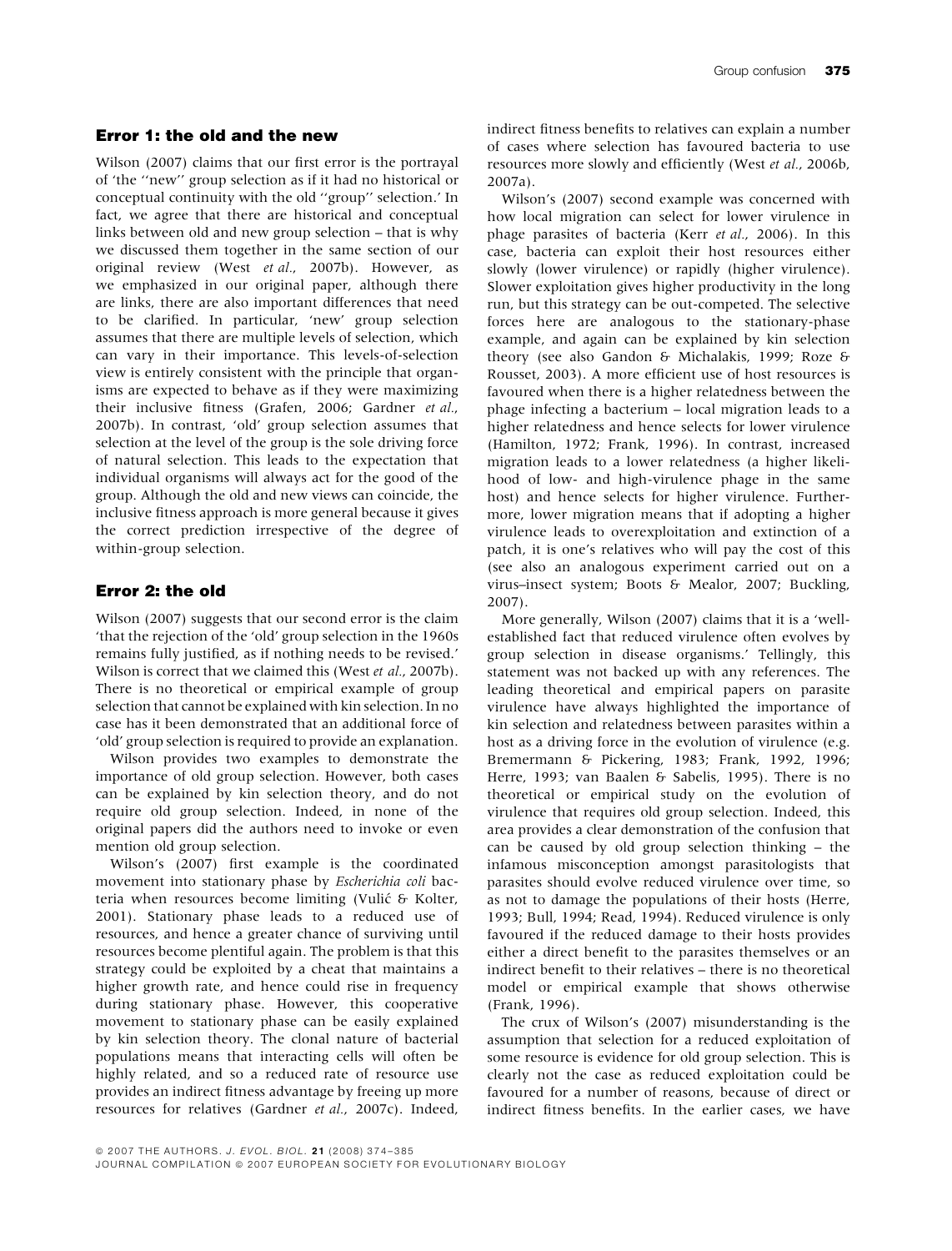emphasized how indirect fitness benefits can favour reduced exploitation, but it is also possible to imagine other cases where direct fitness benefits would be the driving force and so even kin selection would not need to be invoked. Consequently, Wilson is confusing a debate over the level of selection with the issue of whether reduced exploitation of resources can be favoured.

#### Error 3: the new

Wilson (2007) identifies our third error as the suggestion that 'the ''new'' group selection does not provide new insights, compared with kin selection theory, casting doubts upon its basic utility.' In our original paper, we emphasized that the new group selection methodology is not only correct and a potentially useful tool (it can be useful to look at things from multiple perspectives), but that it often leads to considerable confusion (West et al., 2007b). In contrast, the kin selection approach is easy to both use and apply to real biological cases (West et al., 2007b). Our argument here was not based on philosophical grounds, but upon hard evidence from more than 40 years of research.

There are three central issues here, none of which were disputed by Wilson:

(1) No group selection model has ever been constructed where the same result cannot be found with kin selection theory. Occasionally, theoretical papers appear that claim to describe a situation where group selection can explain cooperation in a case where kin selection is not important (e.g. Wilson, 1975; Colwell, 1981; Sober & Wilson, 1998; Gintis, 2000; Fehr & Fischbacher, 2003; Gintis et al., 2003; Wilson & Hölldobler, 2005; Nowak, 2006; Traulsen & Nowak, 2006; Taylor & Nowak, 2007). However, in all cases, a more thorough analysis has shown that this is as a result of a misunderstanding. Specifically, the assumptions of group selection models lead to either: (a) limited dispersal, and hence interactions between relatives, which provides an indirect (kin-selected) benefit to cooperation, or (b) competition between groups which provides a direct fitness benefit to cooperation within groups (Hamilton, 1975; Grafen, 1984; Harvey et al., 1985; Frank, 1986b; Gardner & West, 2004a; Wenseleers et al., 2004; Foster et al., 2006; Lehmann & Keller, 2006; Helanterä & Bargum, 2007; Lehmann et al., 2007a,b; West et al., 2007b).

(2) The group selection approach has proved to be less useful than the kin selection approach. We have previously discussed the reasons for this in detail (West et al., 2007b), pp. 424–425), and so only give a brief summary of the reasons here. From a theoretical perspective, kin selection methodologies allow: (a) models to be constructed more simply; (b) more general models to be constructed and (c) a greater variety of biologicallyuseful situations to be modelled (Taylor, 1981; Frank, 1986b, 1997, 1998; Taylor, 1988a, 1996; Taylor & Frank, 1996; Queller, 2004; Rousset, 2004; Taylor et al., 2007b). From an empirical perspective, kin selection theory has proved to be easier to apply to real biological cases (Grafen, 1984). Empirical biologists measure the kin selection coefficient of relatedness, with molecular markers such as microsatellites (Queller & Goodnight, 1989), and not the corresponding group selection parameters. Furthermore, the kin selection approach has proved more useful for making testable predictions (Grafen, 1984; Frank, 1998; Queller, 2004; West et al., 2007b). It is for these reasons that the great success stories and flourishing areas of social evolution have developed from kin selection theory and not group selection (see Table 1).

(3) The application of group selection theory has led to much confusion and time wasting. Specifically: (a) group selection thinking appears to be easy to misapply, leading to incorrect statements about how natural selection operates, as shown by research in many areas such as microbiology (e.g. Shapiro, 1998; Henke & Bassler, 2004), agriculture (reviewed by Denison et al., 2003) and parasitology (see Error 2), where old group selection ideas have been applied; (b) the incorrect conclusion is commonly made that group selection is distinct from kin selection (e.g. Wilson, 1975; Colwell, 1981; Sober & Wilson, 1998; Gintis, 2000; Fehr & Fischbacher, 2003; Gintis et al., 2003; Peck, 2006; Kreft, 2005; Wilson & Hölldobler, 2005; Nowak, 2006; Traulsen & Nowak, 2006; Taylor & Nowak, 2007); (c) as discussed in detail in our original review, the group selection literature often leads to the confusing redefinition of terms and the use of confusing jargon (West et al., 2007b; pp. 420–421 and 425). Imagine the confusion that could have been avoided if it had been accepted over 20 years

Table 1 The great success stories and flourishing areas of kin selection. This table summarizes some of the most productive and successful areas of social evolution theory – in all cases these have developed from kin selection theory and not group selection. The references given are a mixture of pivotal original papers and more recent reviews or comparative studies.

| Area                                                      | References                                                |
|-----------------------------------------------------------|-----------------------------------------------------------|
| Split sex ratios in social insects                        | Boomsma & Grafen, 1991;<br>Chapuisat & Keller, 1999       |
| Local mate competition theory                             | Hamilton, 1967; West et al., 2005                         |
| Kin discrimination in cooperative<br>breeding vertebrates | Hamilton, 1964; Griffin & West, 2003                      |
| Worker policing in social insects                         | Ratnieks & Visscher, 1989;<br>Wenseleers & Ratnieks, 2006 |
| Parent-offspring conflict                                 | Trivers, 1974                                             |
| Sibling conflict                                          | Mock & Parker, 1997                                       |
| Selfish genetic elements                                  | Hamilton, 1967: Burt & Trivers, 2006                      |
| Avoidance of cannibalism                                  | Pfennig et al., 1999                                      |
| Cooperation in microbes<br>Genomic imprinting             | Griffin et al., 2004; Gilbert et al., 2007<br>Haig, 2002  |

© 2007 THE AUTHORS. J. EVOL. BIOL. 21 (2008) 374-385 JOURNAL COMPILATION @ 2007 EUROPEAN SOCIETY FOR EVOLUTIONARY BIOLOGY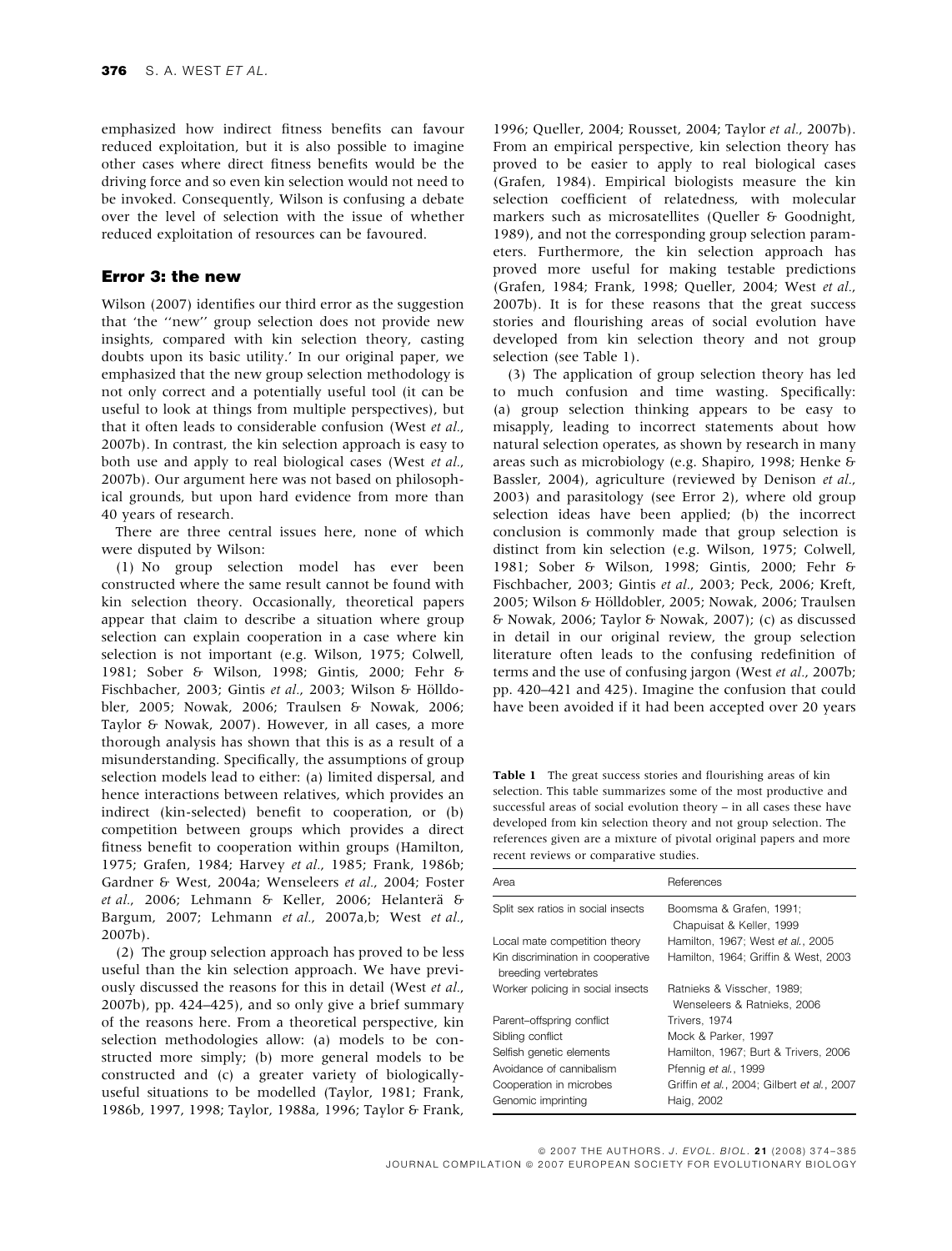ago that 'using group selection for describing causal mechanisms is particularly slippery' (Frank, 1986b).

Wilson (2007) provides two biological examples of the insights provided by new group selection – population viscosity and cooperation in humans. We discuss these below in some detail because: (a) the most important thing about different theoretical methodologies is their relative use in explaining real biological cases; (b) they are presumably the best that group selection has to offer (in contrast to the stunning list of kin selection successes given in Table 1); (c) they actually provide strong support for the points made in our original paper (West et al., 2007b).

#### Population viscosity

Wilson's first example of the insights provided by group selection is the effect of population viscosity (limited dispersal) on the evolution of cooperation or altruism (Wilson et al., 1992). This problem of population viscosity and cooperation was considered by Hamilton from an inclusive fitness perspective. Hamilton (1964, 1972) suggested that population viscosity (limited dispersal) could favour cooperation because it would tend to keep relatives together – in this case, altruism directed indiscriminately at all neighbours could be favoured, because those neighbours tend to be relatives. However, Hamilton (1971, 1975) later realized that things might not be that simple, as population viscosity would also keep relatives together to compete, which would select against cooperation. The question is, what the relative importance of these opposing forces is?

Wilson et al.'s (1992) key contribution was to show that, in a simple-case scenario, these two opposing forces seem to cancel out, and so population viscosity has negligible influence on the evolution of cooperation. However, group selection methodology could not provide an analytical account of this phenomenon (see also Wright, 1945). Consequently, Wilson et al. were forced to use a simulation approach, that had to rely on specific parameter values and was less useful for general interpretation. This problem was solved by Taylor with the use of kin selection methodology – in just a few lines of algebra, he was able to analytically show how and why the effect of increased competition between relatives exactly cancelled the effect of increased relatedness (Taylor, 1992). This provides a clear demonstration of how the kin selection approach is easier to use (it allowed an analytical solution), while also providing a more general solution (that did not assume specific parameter values), and could be easily applied to a range of biological examples (see West et al., 2002a).

More recent theoretical developments in this field provide clear examples of the power and breadth of kin selection theory. Kin selection theory has allowed Taylor's model to be extended in a number of directions to provide a conceptual overview of how population viscosity can favour cooperation under different life-history assumption (Taylor & Irwin, 2000; West et al., 2002a; Lehmann et al., 2006b). A particularly illuminating issue within this field is whether the effect of local competition can be overcome if individuals disperse in groups or 'buds' (Gardner & West, 2006a; Lehmann et al., 2006b). Several attempts were made to examine the effect of budding with a group selection approach with limited success and conflicting confusions. Haldane (1932) first considered the effect of budding dispersal, but found that a group selection approach was intractable, and was not able to solve it. Decades later, Pollock (1983) used group selection to argue that budding does not work. Then, Goodnight (1992) ran some simulations and showed that it did work, but lamented that the problem was too complicated to yield an analytical solution. In contrast, when Gardner & West (2006a) took a kin selection approach, they solved the model with a few lines of algebra (see also Lehmann et al., 2006b). This illustrates how an issue that could not be solved with a group selection approach (even by Haldane!), was easily solved with a kin selection approach (even by Gardner & West!). Other extensions to theory in this area, which have been possible with kin selection, but not group selection, include more complicated population demographies such as fluctuations in group size, finite population sizes, inbreeding depression and clarifying the links with graph theory (Rousset & Billiard, 2000; Roze & Rousset, 2003, 2004; Rousset, 2004; Rousset & Ronce, 2004; Taylor et al., 2007a; Grafen, in press; Lehmann et al., in press).

Research on how limited dispersal influences the evolution of cooperation also illustrates how kin selection theory is easier to apply to real biological cases. The empirical tests of how population viscosity and competition between relatives influence the evolution of cooperation have been stimulated by the kin selection approach (e.g. West et al., 2001a, 2006a; Giron et al., 2004; Griffin et al., 2004). Furthermore, the application of kin selection theory in this case has been able to illuminate how the same issue can apply to other areas of social evolution. One example of this is that population viscosity and competition between relatives not only selects against cooperative and altruistic behaviours, but also selects for harming and spiteful behaviours such as chemical warfare in bacteria and sterile soldiers in polyembryonic wasps (Gardner & West, 2004b,c, 2006b; Gardner et al., 2004, 2007a; Giron et al., 2004; Lehmann et al., 2006a). Another example is that costly dispersal can be favoured as a means to reduce competition between relatives (Hamilton & May, 1977). The huge literature on this has been stimulated by and carried out solely with the kin selection approach, using models that are practically identical to those used to examine the evolution of cooperation through population viscosity (Taylor, 1988b; Taylor & Frank, 1996; Frank, 1998; Gandon & Michalakis, 1999; Gandon & Rousset, 1999; Perrin & Lehmann, 2001; Rousset, 2004).

JOURNAL COMPILATION © 2007 EUROPEAN SOCIETY FOR EVOLUTIONARY BIOLOGY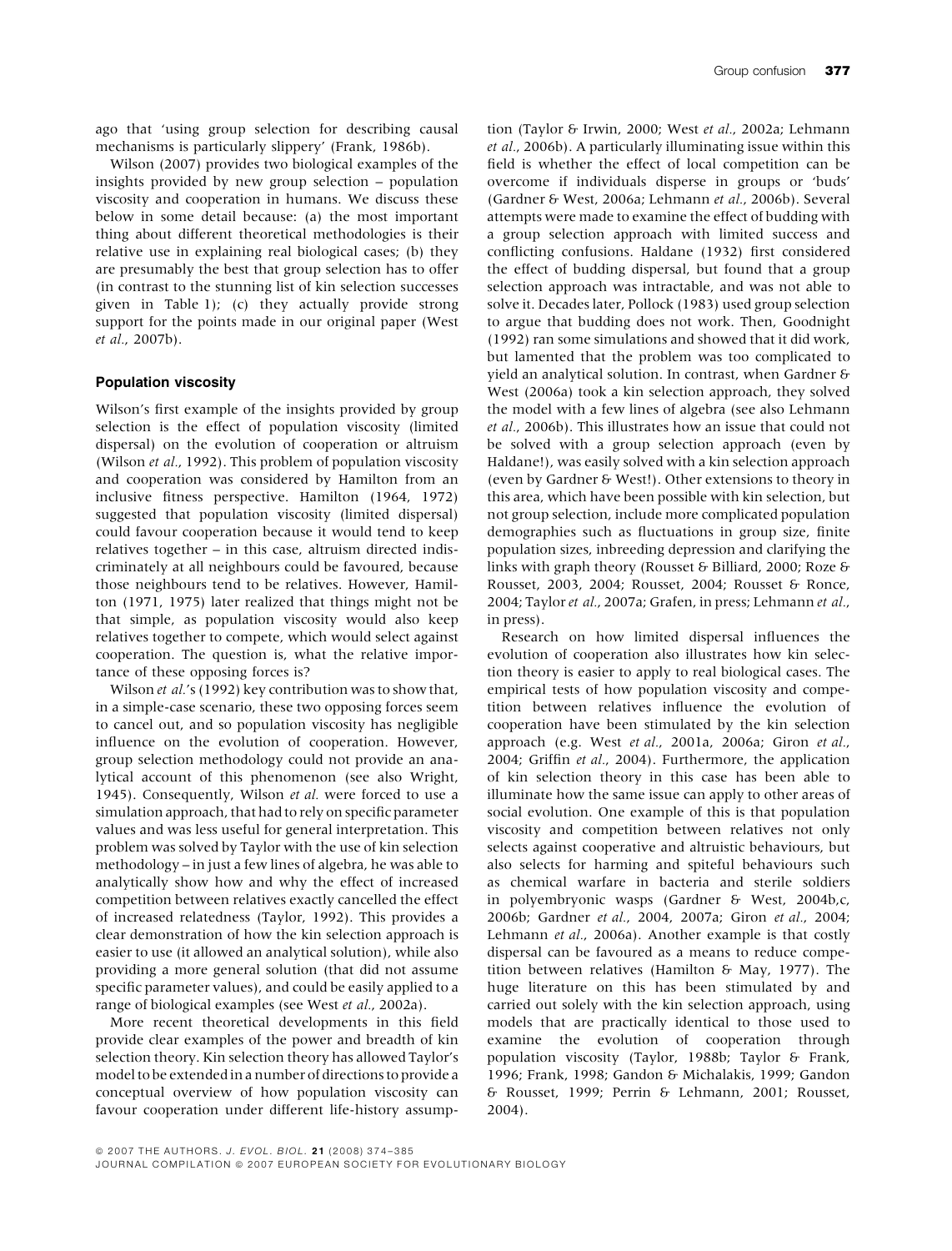#### Cooperation in humans

Wilson's (2007) second example of the insights provided by new group selection is how cooperation in humans can be favoured by punishment or 'strong reciprocity.' Strong reciprocity is defined as a predisposition to help others and to punish those that are not helping, as discussed in further detail in our original review (see pp. 421–422 and 426–427 of West et al., 2007b). It is hard to think of a better example of a field where the group selection approach has failed to clarify the underlying selective forces, and has led to confusion. In the original theoretical papers on the evolution of strong reciprocity, a simulation approach was generally used (as group selection did not allow an analytical solution), but the results were interpreted in terms of group selection (e.g. Gintis, 2000; Fehr & Fischbacher, 2003; Gintis et al., 2003; Bowles & Gintis, 2004). It is unclear how these models work, although a lot of new jargon was introduced and it was claimed that kin selection was not in operation (reviewed by Gardner & West, 2004a; Lehmann et al., 2007b; West et al., 2007b).

Luckily, the kin selection approach has been able to clear up the confusion generated by group selection models on how punishment or 'strong reciprocity' favours cooperation in humans. Kin selection models have shown that punishment or cooperation are only favoured if they provide a direct fitness benefit to the actor, or if limited dispersal leads to an indirect fitness benefit to relatives (Gardner & West, 2004a; Gardner et al., 2007b; Lehmann et al., 2007b). This clarified that punishment or strong reciprocity are not alternative evolutionary explanations for cooperation, as had been implied, but merely specific mechanisms for providing direct or indirect fitness benefits to cooperation (Lehmann et al., 2007b). Furthermore, the kin selection approach has highlighted unreasonable assumptions such as when cooperation and punishment were not allowed to evolve independently, and shown that in some cases the models were analysing the opposite of what the authors had thought they were – spite not altruism (Lehmann et al., 2007b).

### A historical analysis

In an ideal world, we would assess the relative use of group selection with a historical analysis. We would take an area where the group selection debate had occurred, and examine what had happened as that field matured over a number of years. In such an analysis, the most important factor when considering the utility of group selection would be its application to real biological examples (Trivers, 1998a; b). What has it helped us understand? What do we understand now that we would not without group selection? Luckily, such an analysis is possible within another field highlighted by Wilson  $(2007)$  – sex-ratio evolution.

Hamilton (1967) showed that when mating takes place between the offspring of a small number of mothers, before the daughters disperse, then a female-biased sex ratio is favoured by a process that he termed local mate competition (LMC). Taylor (1981) showed that, from an inclusive fitness perspective, this bias is favoured in diploids because it: (a) leads to reduced competition for mates between related males (brothers), and (b) provides more mates for sons. In contrast, Wilson and Colwell (Colwell, 1981; Wilson & Colwell, 1981) argued that the bias was in fact because of group selection and could not be explained by the forces discussed by Taylor. Subsequently, it was shown that this debate was purely semantic and that the two methods were mathematically equivalent and just different ways of looking at the same thing (Frank, 1986b). It was also shown that a female bias could be favoured even in the absence of group structures (Bulmer & Taylor, 1980a).

Since then, the field of LMC has developed into one of the most productive and successful areas of evolutionary biology, with support for LMC theory from a huge range of taxa (Hamilton, 1996; West et al., 2005). A particularly impressive feature of work on LMC, and a key contribution to its success, is that Hamilton's original model has been extended in numerous directions to match the biology of particular organisms, allowing more specific tests of theory (Frank, 1998; West et al., 2005). This allows us to quantify the relative use of the group selection and kin selection approaches, by examining the relative frequency with which these methods led to new areas of theory that could be empirically tested. We have performed this, and found that in 15 of 15 cases, it was kin selection theory that was used (Table 2;  $P = 0.00006$ , two-tailed sign test). Sex-ratio theory therefore provides clear statistical support for the usefulness of kin selection over group selection.

This short history of LMC theory provides a clear demonstration of the general issues that we have stressed throughout this paper:

- (1) Analysis of Hamilton's (1967) basic LMC model showed that kin selection and (new) group selection are mathematically equivalent ways of looking at the same thing. We cannot emphasize strongly enough that it is not the case that one is correct and the other wrong, nor that group selection predicts things that cannot also be predicted with kin selection theory.
- (2) The kin selection vs. group selection debate took place over the simplest possible case – Hamilton's (1967) original model. As soon as more specific models were required for more complex life histories, it becomes hard or even impossible to construct these with the group selection approach (Frank, 1998; Queller, 2004). In contrast, the kin selection approach has allowed numerous analytical extensions of Hamilton's theory, to fit the biology of specific organisms (Table 2).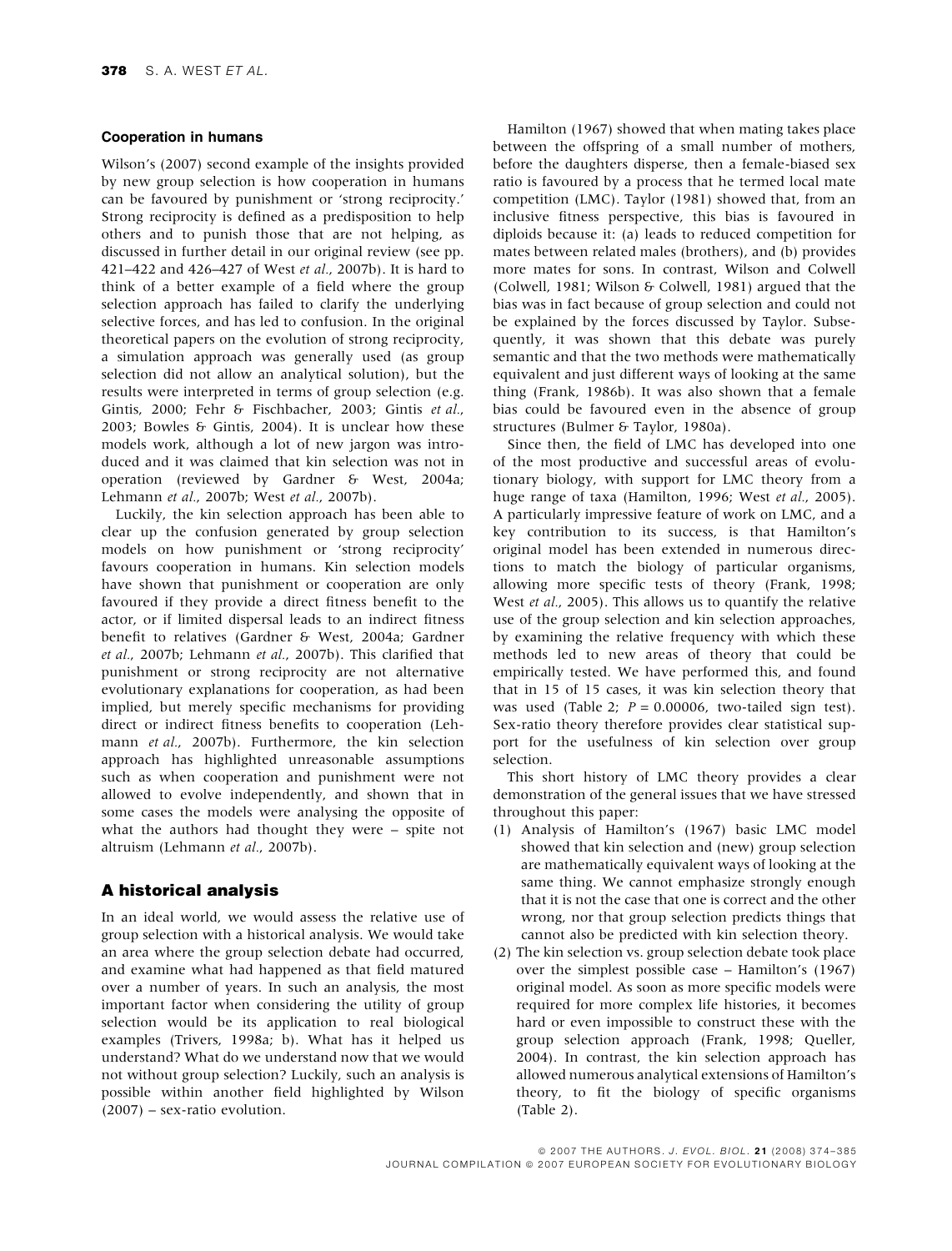Table 2 Extensions of LMC theory. This table summarizes the ways in which LMC theory has been extended to match the biology of specific organisms. We have only included areas which have led to novel predictions that have then been tested empirically (the empirical evidence for many of these is summarized in West et al., 2005). This excludes other possibilities such as haystacks (Bulmer & Taylor, 1980b; Avilés, 1993; Nagelkerke & Sabelis, 1996), inbreeding depression (Denver & Taylor, 1995), fertility insurance in parasites (Paul et al., 2000; West et al., 2002b; Gardner et al., 2003) and a variety of other population/mating structures (Charnov, 1982; Werren, 1983; Frank, 1986b; Stubblefield & Seger, 1990; Courteau & Lessard, 2000).

| Extensions of basic LMC theory                         | Approach used – kin selection (KS)<br>or group selection (GS) | Authors                                                          |
|--------------------------------------------------------|---------------------------------------------------------------|------------------------------------------------------------------|
| Inbreeding in haplodiploids                            | KS.                                                           | Frank, 1985; Herre, 1985                                         |
| Superparasitism                                        | KS.                                                           | Suzuki & Iwasa, 1980; Werren, 1980                               |
| Variable fecundity                                     | KS                                                            | Frank, 1985, 1987; Yamaguchi, 1985; Stubblefield & Seger, 1990   |
| Sibmating and split sex ratios                         | KS                                                            | Greeff, 1996; Reece et al., 2004                                 |
| Partial LMC                                            | KS.                                                           | Frank, 1986b; Nunney & Luck, 1988; Taylor, 1993                  |
| Inbreeding depression in<br>simultaneous hermaphrodies | KS                                                            | Charnov, 1987                                                    |
| Limited dispersal by females                           | KS                                                            | Frank, 1986a; Taylor & Crespi, 1994                              |
| Asymmetric larval competition                          | KS                                                            | Godfray, 1986; Sykes et al., 2007                                |
| Constraint of small clutch size                        | KS                                                            | Green et al., 1982; Nagelkerke & Hardy, 1994; West & Herre, 1998 |
| Inbreeding in protozoan parasites                      | KS                                                            | Read et al., 1992; West et al., 2001b; Nee et al., 2002          |
| Syzygy                                                 | KS                                                            | West et al., 2000                                                |
| Soldiers in polyembryonic wasps                        | KS                                                            | Godfray, 1992; Giron et al., 2004; Gardner et al., 2007a         |
| Variance and precision                                 | KS                                                            | Green et al., 1982; West & Herre, 1998                           |
| Lethal male combat                                     | KS                                                            | Abe et al., 2003a, b, 2005                                       |
| Asymmetric LMC                                         | KS                                                            | Shuker et al., 2005                                              |

# Theoretical unification

We have emphasized how inclusive fitness and kin selection theory are more useful for understanding specific biological cases, but they are also more useful for constructing a general theoretical overview. Considering cooperation, inclusive fitness has provided a unifying framework for all possible explanations of cooperation, allowing very general overviews or classifications (e.g. Sachs et al., 2004; West et al., 2007c, or the recent Target Review by Lehmann & Keller (2006) and associated Commentaries). In contrast, from a group selection perspective: 'Current socio-biology is in theoretical disarray, with a diversity of frameworks that are poorly related to each other' (Wilson & Wilson, 2007). Group selection is not useful for a conceptual overview because whereas some forms of cooperation can be conceptualized with group selection, others cannot (e.g. reciprocity or byproduct benefits; Wilson & Wilson, 2007). Part of this problem may stem from the fact that group selection is not a formal theory, as we discuss below.

The kin selection approach has also proved more useful for making broad generalizations on the relative importance of different mechanisms in explaining cooperation across taxa (Sachs et al., 2004; West et al., 2007c). For example, consider the relative importance of different factors across microbes, insects and vertebrates. In the eusocial insects, the indirect fitness benefits of helping relatives is likely to have been key in the initial origin of cooperation, and is the only possible explanation for the existence of the sterile worker cast (Hamilton, 1964, 1972; Bourke & Franks, 1995; Queller & Strassmann, 1998). Although it is also clear that enforcement strategies such as policing can play an important role in determining the relative advantage of helping relatives (Ratnieks et al., 2006), and that in some species there can even be direct fitness benefits from cooperation (Bernasconi & Strassman, 1999; Queller et al., 2000). The clonal reproduction and limited dispersal of bacteria and other microbes mean that the indirect fitness benefits of helping relatives are also likely to be very important in explaining the many cooperative behaviours that they perform (West et al., 2006b). A different picture emerges from cooperatively breeding vertebrates, where both direct and indirect fitness benefits of helping can be important (Clutton-Brock, 2002; Griffin & West, 2002), with the importance of indirect fitness benefits varying across species, as predicted by Hamilton's rule (Griffin & West, 2003). In contrast, the group selection approach has not led to any broad understanding of the relative importance of different selective forces across taxa. Indeed, if anything, it just seems to lead to confusion, through incorrect statements that have no theoretical or empirical basis, such as 'extra-high relatedness within colonies may be better explained as a consequence rather than a cause of eusociality' (Wilson & Hölldobler, 2005; Wilson & Wilson, 2007).

The kin selection approach has also proved extremely useful for conceptually linking different areas of social evolution, such as cooperation, parasite virulence, offspring sex ratios and dispersal (Frank, 1994, 1998;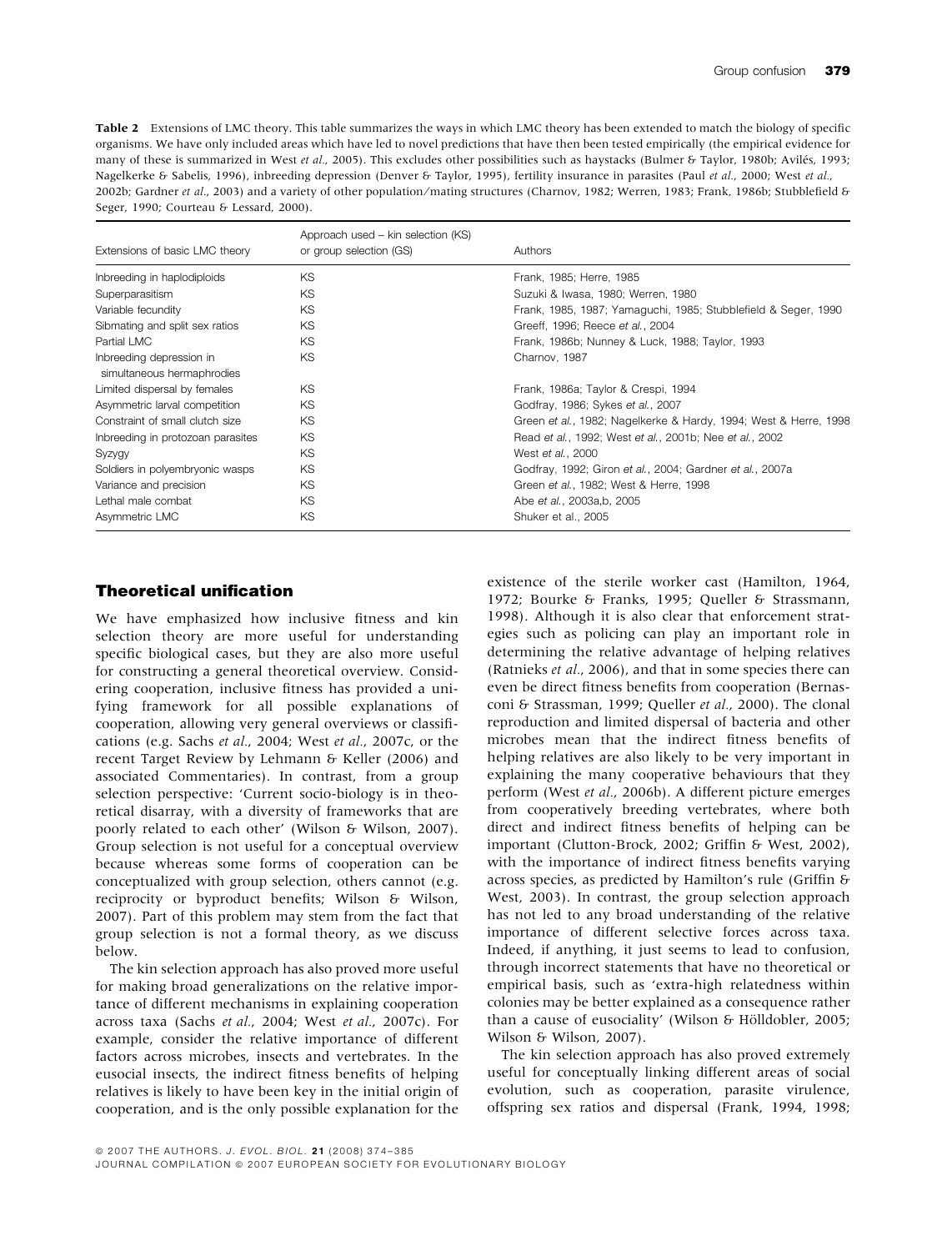Hamilton, 1996). For example, the models used to examine the evolution of dispersal and the evolution of cooperation through population viscosity are incredibly similar with the direction of selection given by the same Hamilton's rule [and Price (1970) equation], with practically the same terms (e.g. Perrin & Lehmann, 2001). Another example is the equivalence of fitness through sons under LMC with parasite virulence and the tragedy of the commons (Frank, 1998, p. 130). In contrast, the group selection approach has not made these links clear, and has even failed to stimulate any research in some of these areas, such as the evolution of dispersal. Furthermore, the kin selection approach has also allowed theory to be taken to the next level, by examining how these related traits will co-evolve, such as cooperation and dispersal (Perrin & Lehmann, 2001) or dispersal and sex ratios (Leturque & Rousset, 2003, 2004; Wild & Taylor, 2004; Wild et al., 2006).

### There is no formal theory of group selection

A huge problem in settling the kin selection vs. group selection debate is that group selection is not properly defined as a concept. A consequence of this is that there is no formal theory of group selection. Instead, group selection theory comprises a number of illustrative models, each of limited generality, with obscure or nonexistent links between approaches and formalisms, and some models of group selection contradicting others (Okasha, 2006; Gardner & Foster, in press; Wilson & Wilson, 2007).

Perhaps, the most elegant mathematical approach to group selection is the levels-of-selection formalism provided by Price's theorem (Price, 1972; Hamilton, 1975; Frank, 1986b). This neatly partitions total evolutionary change into within- and between-group components, and it could be argued that 'group selection' is described and defined by the between-group component. Price's theorem also provides the formal foundations for kin selection theory (Hamilton, 1970; Grafen, 1985; Frank, 1998), and so this approach has the added benefit of allowing ready translation between these two views of the evolutionary process. However, it has been argued that this is not a formalism of group selection, because it can diagnose group selection at work in situations where it is not needed as an evolutionary explanation. In particular, if we consider a nonsocial trait that gives a straightforward individual advantage, such as good eye-sight, some groups of individuals will be fitter than others simply because they, by chance, contain more of the fitter individuals. Here, selection will operate to favour some groups over others, but the consensus view is that this is not group selection (Heisler & Damuth, 1987; Sober & Wilson, 1998; Okasha, 2006; Wilson & Wilson, 2007).

An alternative formalism, specifically devised to avoid this problem, is provided by the 'contextual-analysis' approach (Heisler & Damuth, 1987). Here, individual fitness is decomposed into components as a result of individual-genotype and group-genotype, with the former being identified as the target of individual selection and the latter as the target of group selection. Under this view, contextual analysis diagnoses pure individual selection in the earlier eye-sight example. However, now consider that, because of localized resource competition, all groups have a fixed productivity (soft selection; Wallace, 1968) and all competition for reproductive success occurs within the group. This means that an individual who finds herself in a group where the eyesight of her neighbours is better than average will suffer a reduced fitness. Contextual analysis therefore identifies both an impact of individual-genotype and also an impact of group-genotype on the individual's fitness, and hence diagnoses the operation of both individual and group selection. Again, this is undesirable, as group selection should not be in operation when all groups have the same fitness (Okasha, 2006).

We suggest that these problems do not reflect a failure of the levels-of-selection or contextual-analysis approaches, but rather a failure of the concept of group selection itself. If there is an idea of group selection, it does not seem possible to capture it mathematically, which would put it beyond the reach of scientific inquiry. If a theory cannot be formally defined, then it is not scientific, and we are entering the realms of faith. Wilson & Wilson (2007) acknowledge that 'there is no single statistical method that captures all aspects of multilevel selection theory (Okasha, 2006)' but, rather scarily, seem to think that this is an advantage to group selection: 'In fact, the reason that we can spot errors in statistical methods such as the Price equation is because we have such a strong sense of what multilevel selection means before we attempt to devise formal statistical methods.'

Lack of a formal theory of group selection means that, although it is possible to translate all group selection models into corresponding kin selection models, the reverse may not be true. Indeed, kin selection theory has successfully integrated fundamental issues that have not been tackled in the group selection literature. For example, kin selection theory has incorporated the theory of reproductive value and gene-frequency change in class-structured populations (Taylor, 1990, 1996), and this is easily handled by standard methodology (Taylor & Frank, 1996; Frank, 1997, 1998; Taylor et al., 2007b), whereas group selection theory has failed to address these important issues.

This leaves us with the question, of what is group selection? The earlier paragraph suggests that group selection is a potentially useful, albeit informal, way of conceptualizing some issues of kin selection, rather than a general evolutionary approach in its own right. This point was made by Maynard Smith (1976), who placed group selection as a subset of kin selection models which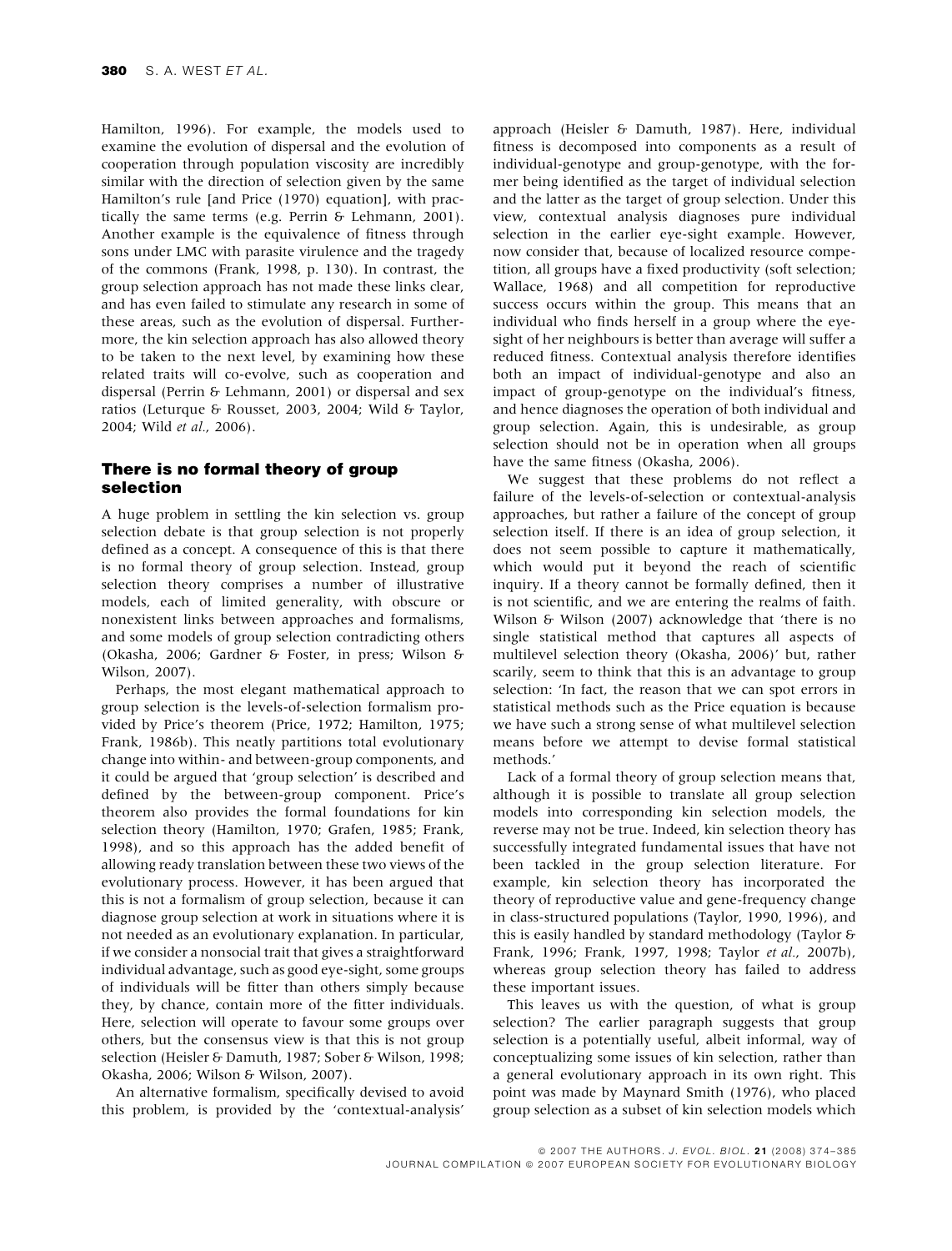involved specific group structure. However, some more recent models, which invoke group selection, could potentially be driven by direct fitness benefits. For example, in some of the models for cooperation and punishment in humans, cooperation can provide a benefit to all individuals in the group, through mechanisms such as increased productivity or reducing the rate of group extinction (Gardner & West, 2004a; Lehmann et al., 2007b; West et al., 2007b, pp. 421–422). This emphasizes how the lack of a formal theory means that different authors can use group selection to conceptualize very different things.

# Group selection and altruism

Wilson (2007) uses group selection theory to justify the assertion that we can use altruism pluralistically, to mean whatever we want. As Wilson notes, altruism is a 'loaded,' intentional term, and was historically eschewed by researchers who wished to avoid anthropomorphism. However, the action of natural selection does lead to the appearance of intentionality: from the dynamics of genefrequency change emerge inclusive-fitness-maximizing agents (Grafen, 2006). The formal justification for this view is founded upon an analysis of direct and indirect fitness effects (Fisher, 1930; Hamilton, 1964; Grafen, 2002, 2006), and hence the 'licence for regulated anthropomorphism' (Grafen, 2003) applies only within this particular framework. Thus, it is possible to describe behaviours that reduce the direct fitness of the individual while increasing the fitness of its social partners as 'altruistic,' but using the word in other ways, such as in terms of within- and between-group effects, is informal at best, and has considerable potential for causing confusion (West et al., 2007b; pp. 419–423). For example, defining terms such as altruism relative to the local group clouds the fundamental point that the spread of a gene is determined by its fitness relative to others in the breeding population, and not to others with which it happens to interact (Grafen, 1984, 2002, 2006; Harvey et al., 1985).

Wilson (2007) provides a number of quotations to support his redefinition of terms such as altruism, and support for group selection theory. This raises two issues. First, a large number of his quotations come from before Hamilton (1964) had even provided the formal definition of such terms and devised inclusive fitness theory. Second, selective quotation can give a misleading impression. To give some examples:

• Wilson quotes Williams (1966) as saying: 'It is universally conceded by those who have seriously concerned themselves with this problem that…group-related (sic) adaptations must be attributed to the natural selection of alternative (sic) groups of individuals and that the natural selection of alternatives alleles within populations will be opposed to this development. I am in entire agreement with the reasoning behind this conclusion. Only by a theory of between-group selection could we achieve a scientific explanation of grouprelated adaptations.' However, Wilson (2007) fails to point out that Williams' next sentence is: 'However, I would question one of the premises on which the reasoning is based,' or that Williams spends the next four chapters describing why he does not think that group-related adaptations exist.

- Wilson (2007) quotes Hamilton's (1996) autobiographical account of how Hamilton excitedly told Price that 'through a ''group-level'' extension of his formula I now had a far better understanding of group selection and was possessed of a far better tool for all forms of selection acting at one level or at many than I had ever had before.' However, Wilson (2007) fails to point out that Hamilton (2001, p. 134) also stated in one of his autobiographical sketches that Wilson's view of nonkin group selection 'remains little changed, still without convincing example.'
- Wilson (2007) quotes from Queller's (1992) commentary on population viscosity and cooperation: 'The original insight stems not from inclusive fitness thinking but from the alternative method of partitioning selection into within-group and between-group effects.' However, Wilson (2007) fails to point out that in a later commentary on the same topic, Queller (2004) says 'Does all this mean that we should discard kin selection in favour of the simpler group selection approach? Hardly. Kin selection has yielded far more insights into the complex behaviours of animals such as social insects. For example, elegant theories of sexratio conflict in social insects emerge naturally from kin selection models, whereas the corresponding group selection models are so complex that they have not been developed.'

We stress that our aim here is not to win by quotation – instead, we are stressing that the important thing is to determine the relative use of kin selection and group selection in explaining specific biological cases, not whose authority can be invoked by quotation. As Trivers (1998b) put it, 'I do not care whether at their annual convention 900 howling group selectionists endorse Unto Others in its entirety or whether the only true believers are a deeply repentant W.D. Hamilton and a devout monk lost somewhere in the Himalayas. I want to understand the matter for myself.'

# Conclusions

At one level, kin selection and group selection are just different ways of doing the maths or conceptualizing the evolutionary process. However, from a practical point of view, it could not be clearer that the kin selection approach is the more broadly applicable tool that we can use to understand the natural world. This is because kin selection methodologies are usually easier to use, allow the construction of models that can be better linked to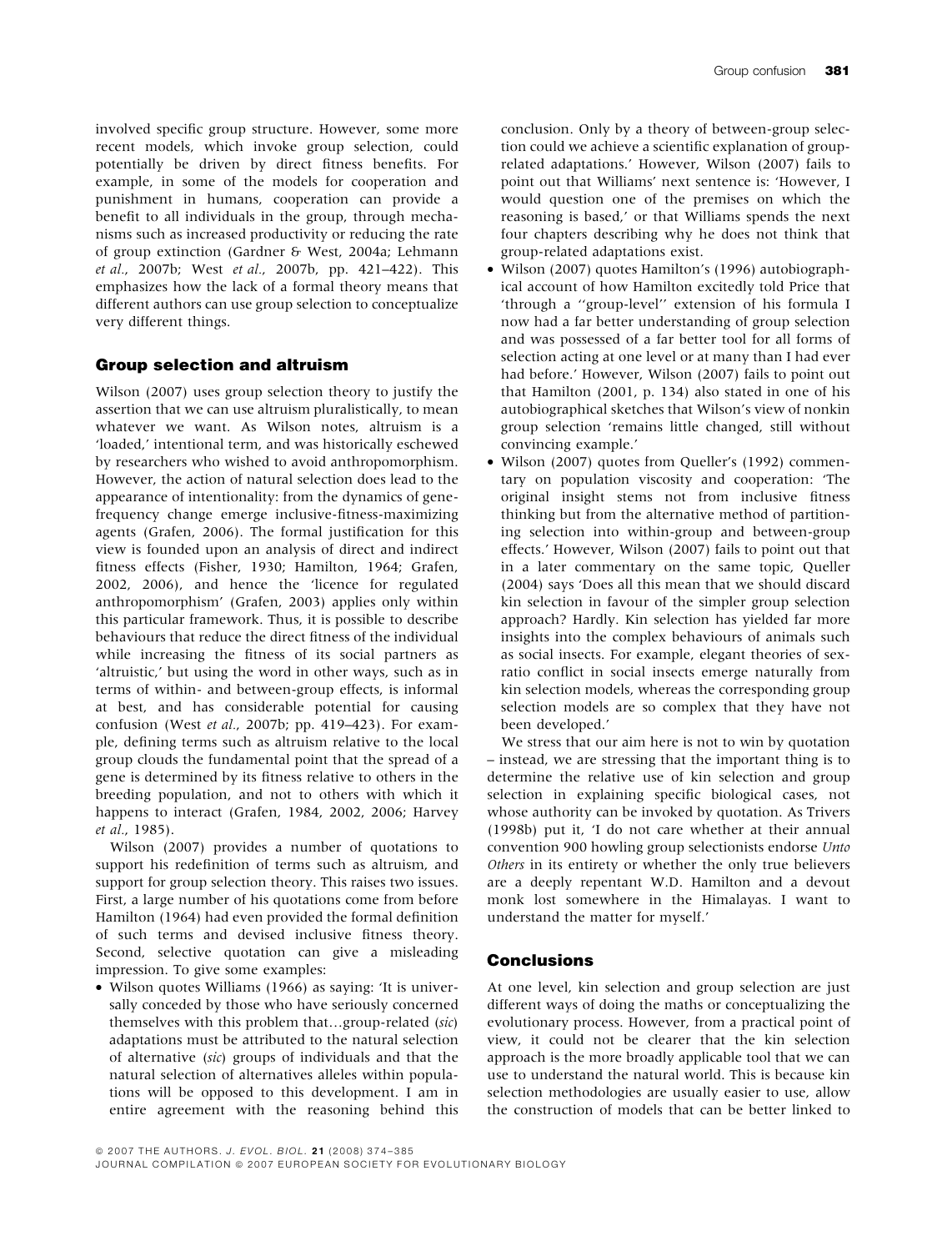specific biological examples, lend themselves to empirical testing and allow the construction of a general conceptual overview. In addition, the group selection approach is not only less useful, but also appears to frequently have negative consequences by fostering confusion that leads to wasted effort (see Errors 2 and 3 and West et al., 2007b; pp. 420–421 and 424–425). It is for these reasons that: (a) the arguments about group selection are only continued by a limited number of theoreticians, on the basis of simplified models that can be difficult to apply to real organisms (see Error 3); (b) theoretical models which make testable predictions tend to be made with kin selection theory (Tables 1 and 2); (c) empirical biologists interested in social evolution measure the kin selection coefficient of relatedness rather than the corresponding group selection parameters (Queller & Goodnight, 1989). It is best to think of group selection as a potentially useful, albeit informal, way of conceptualizing some issues, rather than a general evolutionary approach in its own right.

#### Acknowledgments

We thank Rolf Kuemmerli, Laurent Lehmann, Adin Ross-Gillespie, Dave Shuker, John Welch and Geoff Wild for comments; the Royal Society and Leverhulme Trust for funding.

#### **References**

- Abe, J., Kamimura, Y., Ito, H., Matsuda, H. & Shimada, M. 2003a. Local mate competition with lethal male combat: effects of competitive asymmetry and information availability on a sex ratio game. J. Evol. Biol. 16: 607–613.
- Abe, J., Kamimura, Y., Kondo, N. & Shimada, M. 2003b. Extremely female-biased sex ratio and lethal male–male combat in a parasitoid wasp. Behav. Ecol. 14: 6-11.
- Abe, J., Kamimura, Y. & Shimada, M. 2005. Individual sex ratios and offspring emergence patterns in a parasitoid wasp, Melittobia australica (Eulophidae), with superparasitism and lethal combat among sons. Behav. Ecol. Sociobiol. 57: 366–373.
- Avilés, L. 1993. Interdemic selection and the sex ratio: a social spider perspective. Am. Nat. 142: 320-345.
- van Baalen, M. & Sabelis, M.W. 1995. The dynamics of multiple infection and the evolution of virulence.Am. Nat. 146: 881–910.
- Bergmüller, R., Bshary, R., Johnstone, R.A. & Russell, A.F. 2007. Integrating cooperative breeding into theoretical concepts of cooperation. Behav. Processes. 76: 61–72.
- Bernasconi, G. & Strassman, J.E. 1999. Cooperation among unrelated individuals: the ant foundress case. Trends Ecol. Evol.  $14.477 - 482$
- Boomsma, J.J. & Grafen, A. 1991. Colony-level sex ratio selection in the eusocial Hymenoptera. J. Evol. Biol. 4: 383–407.
- Boomsma, J.J. & Ratnieks, F.L.W. 1996. Paternity in eusocial Hymenoptera. Philos. Trans. R. Soc. Lond. B 351: 947–975.
- Boots, M. & Mealor, M. 2007. Local interactions select for lower pathogen infectivity. Science 315: 1284–1286.
- Bourke, A.F.G. & Franks, N.R. 1995. Social Evolution in Ants. Princeton University Press, Princeton.
- Bowles, S. & Gintis, H. 2004. The evolution of strong reciprocity: cooperation in heterogeneous populations. Theor. Popul. Biol. 65: 17–28.
- Bremermann, H.J. & Pickering, J. 1983. A game-theoretical model of parasite virulence. J. Theor. Biol. 100: 411–426.
- Buckling, A. 2007. Keep it local. Science 315: 1227–1228.
- Bull, J.J. 1994. Virulence. Evolution 48: 1423–1437.
- Bulmer, M.G. & Taylor, P.D. 1980a. Dispersal and the sex ratio. Nature 284: 448–449.
- Bulmer, M.G. & Taylor, P.D. 1980b. Sex ratio under the haystack model. J. Theor. Biol. 86: 83–89.
- Burt, A. & Trivers, R. 2006. Genes in Conflict: The Biology of Selfish genetic Elements. Harvard University Press, Cambridge.
- Chapuisat, M. & Keller, L. 1999. Testing kin selection with sex allocation data in eusocial Hymenoptera. Heredity 82: 473–478.
- Charnov, E.L. 1982. The Theory of Sex Allocation. Princeton University Press, Princeton.
- Charnov, E.L. 1987. On sex allocation and selfing in higher plants. Evol. Ecol. 1: 30–36.
- Clutton-Brock, T.H. 2002. Breeding together: kin selection, reciprocity and mutualism in cooperative animal societies. Science 296: 69-72.
- Colwell, R.K. 1981. Group selection is implicated in the evolution of female-biased sex ratios. Nature 290: 401–404.
- Courteau, J. & Lessard, S. 2000. Optimal sex ratios in structured populations. J. Theor. Biol. 207: 159–175.
- Denison, R.F., Kiers, E.T. & West, S.A. 2003. Darwinian agriculture: when can humans find solutions beyond the reach of natural selection. Q. Rev. Biol. 78: 145–168.
- Denver, K. & Taylor, P.D. 1995. An inclusive fitness model for the sex ratio in a partially sibmating population with inbreeding cost. Evol. Ecol. 9: 318–327.
- Fehr, E. & Fischbacher, U. 2003. The nature of human altruism. Nature 425: 785–791.
- Fisher, R.A. 1930. The Genetical Theory of Natural Selection. Clarendon, Oxford.
- Foster, K.R., Wenseleers, T. & Ratnieks, F.L.W. 2006. Kin selection is the key to altruism. Trends Ecol. Evol. 21: 57-60.
- Frank, S.A. 1985. Hierarchical selection theory and sex ratios. II. On applying the theory, and a test with fig wasps. Evolution 39: 949–964.
- Frank, S.A. 1986a. The genetic value of sons and daughters. Heredity 56: 351–354.
- Frank, S.A. 1986b. Hierarchical selection theory and sex ratios. I. General solutions for structured populations. Theor. Popul. Biol. 29: 312–342.
- Frank, S.A. 1987. Variable sex ratios among colonies of ants. Behav. Ecol. Sociobiol. 20: 195–201.
- Frank, S.A. 1992. A kin selection model for the evolution of virulence. Proc. R. Soc. Lond. B 250: 195–197.
- Frank, S.A. 1994. Kin selection and virulence in the evolution of protocells and parasites. Proc. R. Soc. Lond. B 258: 153–161.
- Frank, S.A. 1996. Models of parasite virulence. Q. Rev. Biol. 71: 37–78.
- Frank, S.A. 1997. Multivariate analysis of correlated selection and kin selection, with an ESS maximization method. J. Theor. Biol. 189: 307–316.
- Frank, S.A. 1998. Foundations of Social Evolution. Princeton University Press, Princeton.
- Gandon, S. & Michalakis, Y. 1999. Evolutionary stable dispersal rate in a metapopulation with extinctions and kin competition. J. Theor. Biol. 199: 275–290.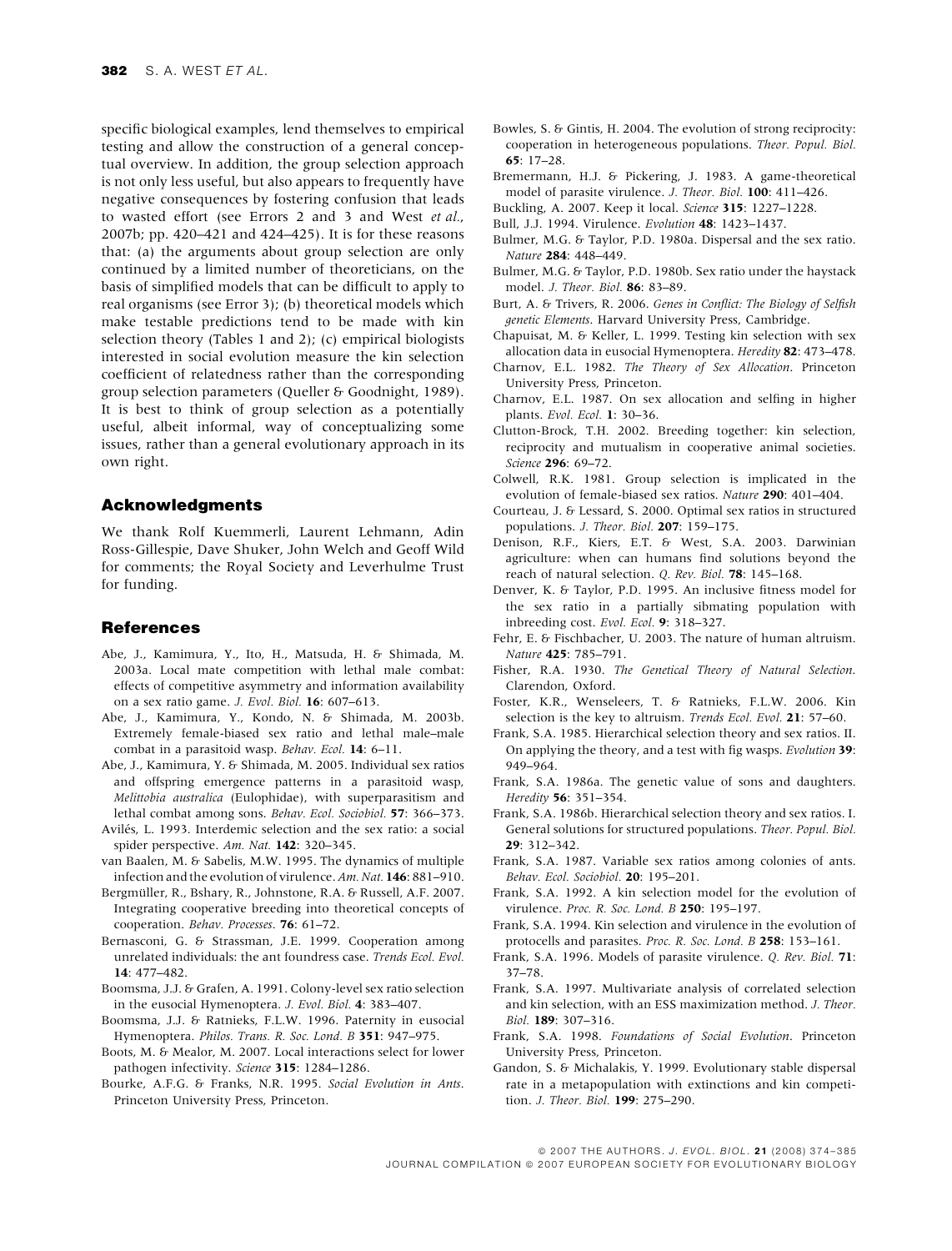- Gandon, S. & Rousset, F. 1999. Evolution of stepping-stone dispersal rates. Proc. R. Soc. Lond. B 266: 2507–2513.
- Gardner, A. & Foster, K.R. In press. The evolution and ecology of cooperation – history and concepts. In: Ecology of social evolution (J. Korb & J. Heinze, eds). Springer.
- Gardner, A. & West, S.A. 2004a. Cooperation and punishment, especially in humans. Am. Nat. 164: 753–764.
- Gardner, A. & West, S.A. 2004b. Spite among siblings. Science 305: 1413–1414.
- Gardner, A. & West, S.A. 2004c. Spite and the scale of competition. J. Evol. Biol. 17: 1195–1203.
- Gardner, A. & West, S.A. 2006a. Demography, altruism, and the benefits of budding. J. Evol. Biol. 19: 1707–1716.
- Gardner, A. & West, S.A. 2006b. Spite. Curr. Biol. 16: R682–R684.
- Gardner, A., Reece, S.E. & West, S.A. 2003. Even more extreme fertility insurance and the sex ratios of protozoan blood parasites. J. Theor. Biol. 223: 515-521.
- Gardner, A., West, S.A. & Buckling, A. 2004. Bacteriocins, spite and virulence. Proc. R. Soc. Lond. B 271: 1529–2535.
- Gardner, A., Hardy, I.C.W., Taylor, P.D. & West, S.A. 2007a. Spiteful soldiers and sex ratio conflict in polyembryonic parasitoid wasps. Am. Nat. 169: 519–533.
- Gardner, A., West, S.A. & Barton, N.H. 2007b. The relation between multilocus population genetics and social evolution theory. Am. Nat. 169: 207–226.
- Gardner, A., West, S.A. & Griffin, A.S. 2007c. Is bacterial persistence a social trait? PLoS One 2: e752.
- Gilbert, O.M., Foster, K.R., Mehdiabadi, N.J., Strassman, J.E. & Queller, D.C. 2007. High relatedness maintains multicellular cooperation in a social amoeba by controlling cheater mutants. Proc. Natl. Acad. Sci. U.S.A. 104: 8913–8917.
- Gintis, H. 2000. Strong reciprocity and human sociality. J. Theor. Biol. 206: 169–179.
- Gintis, H., Bowles, S., Boyd, R. & Fehr, E. 2003. Explaining altruistic behavior in humans. Evol. Hum. Behav. 24: 153–172.
- Giron, D., Dunn, D.W., Hardy, I.C.W. & Strand, M.R. 2004. Aggression by polyembryonic wasp soldiers correlates with kinship but not resource competition. Nature 430: 676–679.
- Godfray, H.C.J. 1986. Models for clutch size and sex ratio with sibling interactions. Theor. Popul. Biol. 30: 215-231.
- Godfray, H.C.J. 1992. Evolutionary biology strife among siblings. Nature 360: 213–214.
- Goodnight, K.F. 1992. The effect of stochastic variation on kin selection in a budding-viscous population. Am. Nat. 140: 1028–1040.
- Grafen, A. 1984. Natural selection, kin selection and group selection. In: Behavioural Ecology: An Evolutionary Approach (J. R. Krebs & N. B. Davies, eds), pp. 62–84. Blackwell Scientific Publications, Oxford.
- Grafen, A. 1985. A geometric view of relatedness. Oxford Surv. Evol. Biol. 2: 28–89.
- Grafen, A. 2002. A first formal link between the Price equation and an optimization program. J. Theor. Biol. 217: 75–91.
- Grafen, A. 2003. Fisher the evolutionary biologist. Statistician 52: 319–329.
- Grafen, A. 2006. Optimisation of inclusive fitness. J. Theor. Biol. 238: 541–563.
- Grafen, A. 2007. An inclusive fitness analysis of altruism on a cyclical network. J. Evol. Biol. 20: 2278–2283.
- Greeff, J.M. 1996. Alternative mating strategies, partial sibmating and split sex ratios in haplodiploid species. J. Evol. Biol. 9: 855–869.
- Green, R.E., Gordh, G. & Hawkins, B. 1982. Precise sex ratios in highly inbred parasitic wasps. Am Nat. 120: 653-665.
- Griffin, A.S. & West, S.A. 2002. Kin selection: fact and fiction. Trends Ecol. Evol. 17: 15–21.
- Griffin, A.S. & West, S.A. 2003. Kin discrimination and the benefit of helping in cooperatively breeding vertebrates. Science 302: 634–636.
- Griffin, A.S., West, S.A. & Buckling, A. 2004. Cooperation and competition in pathogenic bacteria. Nature 430: 1024–1027.
- Haig, D. 2002. Genomic Imprinting and Kinship. Rutgers University, New Brunswick.
- Haldane, J.B.S. 1932. The Causes of Evolution. Longmans, New York.
- Hamilton, W.D. 1964. The genetical evolution of social behaviour, I & II. J. Theor. Biol. 7: 1–52.
- Hamilton, W.D. 1967. Extraordinary sex ratios. Science 156: 477-488.
- Hamilton, W.D. 1970. Selfish and spiteful behaviour in an evolutionary model. Nature 228: 1218–1220.
- Hamilton, W.D. 1971. Selection of selfish and altruistic behaviour in some extreme models. In: Man and Beast: Comparative Social Behavior (J. F. Eisenberg & W. S. Dillon, eds), pp. 57–91. Smithsonian Press, Washington.
- Hamilton, W.D. 1972. Altruism and related phenomena, mainly in social insects. Annu. Rev. Ecol. Syst. 3: 193–232.
- Hamilton, W.D. 1975. Innate social aptitudes of man: an approach from evolutionary genetics. In: Biosocial Anthropology (R. Fox, ed), pp. 133–155. Wiley, New York.
- Hamilton, W.D. 1996. Narrow Roads of Gene Land: I Evolution of Social Behaviour. W.H. Freeman, Oxford.
- Hamilton, W.D. 2001. Narrow Roads of Gene Land: II Evolution of Sex. Oxford University Press, Oxford.
- Hamilton, W.D. & May, R. 1977. Dispersal in stable habitats. Nature 269: 578–581.
- Harvey, P.H., Partridge, L. & Nunney, L. 1985. Group selection and the sex ratio. Nature 313: 10–11.
- Heisler, I.L. & Damuth, J. 1987. A method for analysing selection in hierarchically structured populations.Am. Nat. 130: 582–602.
- Helanterä, H. & Bargum, K. 2007. Pedigree relatedness, not greenbeard genes, explains eusociality. Oikos 116: 217–220.
- Henke, J.M. & Bassler, B.L. 2004. Bacterial social engagements. Trends Cell Biol. 14: 648–656.
- Herre, E.A. 1985. Sex ratio adjustment in fig wasps. Science 228: 896–898.
- Herre, E.A. 1993. Population structure and the evolution of virulence in nematode parasites of fig wasps. Science 259: 1442–1445.
- Kerr, A., Neuhauser, C., Bohannan, J.M. & Dean, A.M. 2006. Local migration promotes competitive restraint in a host-pathogen 'tragedy of the commons'. Nature **442**: 75–78.
- Kreft, J.-U. 2005. Conflicts of interest in biofilms. Biofilms 1: 265– 276.
- Lehmann, L. & Keller, L. 2006. The evolution of cooperation and altruism: a general framework and classification of models. J. Evol. Biol. 19: 1365–1378.
- Lehmann, L., Bargum, K. & Reuter, M. 2006a. An evolutionary analysis of the relationship between spite and altruism. J. Evol. Biol. 19: 1507–1516.
- Lehmann, L., Perrin, N. & Rousset, F. 2006b. Population demography and the evolution of helping behaviours. Evolution **60**: 1137-1151.

<sup>© 2007</sup> THE AUTHORS. J. EVOL. BIOL. 21 (2008) 374-385

JOURNAL COMPILATION © 2007 EUROPEAN SOCIETY FOR EVOLUTIONARY BIOLOGY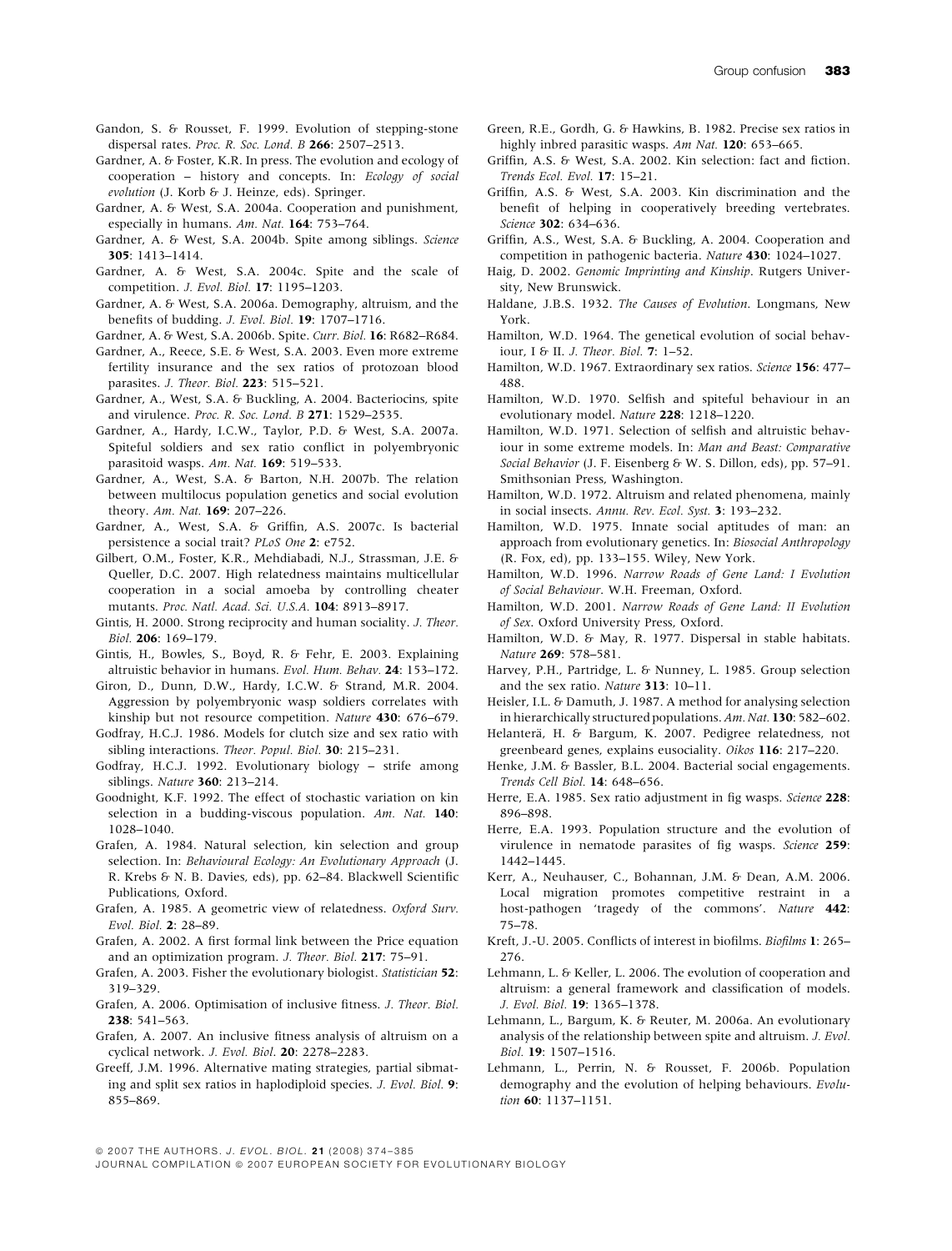- Lehmann, L., Keller, L., West, S.A. & Roze, D. 2007a. Group selection and kin selection: two concepts but one process. Proc. Natl. Acad. Sci. U.S.A. 104: 6736–6739.
- Lehmann, L., Rousset, F., Roze, D. & Keller, L. 2007b. Strongreciprocity or strong-ferocity? A population genetic view of the evolution of altruistic punishment Am. Nat. 170: 21-36.
- Lehmann, L., Keller, L. & Sumpter, D.J. In press. Inclusive fitness explains the evolution of helping and harming behaviours on graphs. J. Evol. Biol.
- Leturque, H. & Rousset, F. 2003. Joint evolution of sex ratio and dispersal: conditions for higher dispersal rates from good habitats. Evol. Ecol. 17: 67-84.
- Leturque, H. & Rousset, F. 2004. Intersexual competition as an explanation for sex-ratio and dispersal biases in polygynous species. Evolution 58: 2398–2408.
- Maynard Smith, J. 1976. Group selection. Q. Rev. Biol. 51: 277– 283.
- Maynard Smith, J. 1983. Models of evolution. Proc. R. Soc. Lond. B 219: 315–325.
- Mock, D.W. & Parker, G.A. 1997. The Evolution of Sibling Rivalry. Oxford University Press, Oxford.
- Nagelkerke, C.J. & Hardy, I.C.W. 1994. The influence of developmental mortality on optimal sex allocation under local mate competition. Behav. Ecol. 5: 401-411.
- Nagelkerke, C.J. & Sabelis, M.W. 1996. Hierarchical levels of spatial structure and their consequences for the evolution of sex allocation in mites and other arthropods. Am. Nat. 148: 16–39.
- Nee, S., West, S.A. & Read, A.F. 2002. Inbreeding and parasite sex ratios. Proc. R. Soc. Lond. B 269: 755-760.
- Nowak, M.A. 2006. Five rules for the evolution of cooperation. Science 314: 1560–1563.
- Nunney, L. & Luck, R.F. 1988. Factors influencing the optimum sex ratio in structured populations. J. Theor. Biol. 33: 1–30.
- Okasha, S. 2006. Evolution and the Levels of Selection. Oxford University Press, Oxford.
- Paul, R.E.L., Coulson, T.N., Raibaud, A. & Brey, P.T. 2000. Sex determination in malaria parasites. Science 287: 128-131.
- Peck, J.R. 2006. Altruism, sex, and inbreeding when the genotype–phenotype map is additive. Journal of Theoretical Biology 239: 130–140.
- Perrin, N. & Lehmann, L. 2001. Is sociality driven by the costs of dispersal or the benefits of philopatry? A role for kin discrimination mechanisms Am. Nat. 158: 471–483.
- Pfennig, D.W., Collins, J.P. & Ziemba, R.E. 1999. A test of alternative hypotheses for kin recognition in cannibalistic tiger salamanders. Behav. Ecol. 10: 436-443.
- Pollock, G.B. 1983. The effect of stochastic variation on kin selection in a budding-viscous population. Am. Nat. 122: 817– 829.
- Price, G.R. 1970. Selection and covariance. Nature 227: 520-521.
- Price, G.R. 1972. Extension of covariance selection mathematics. Ann. Hum. Genet. 35: 485–490.
- Queller, D.C. 1992. Does population viscosity promote kin selection? Trends Ecol. Evol. 7: 322-324.
- Queller, D.C. 2004. Kinship is relative. Nature 430: 975–976.
- Queller, D.C. & Goodnight, K.F. 1989. Estimating relatedness using genetic markers. Evolution 43: 258–275.
- Queller, D.C. & Strassmann, J.E. 1998. Kin selection and social insects. Bioscience 48: 165–175.
- Queller, D.C., Zacchi, F., Cervo, R., Turillazzi, S., Henshaw, M.T., Santorelli, L.A. & Strassmann, J.E. 2000. Unrelated helpers in a social insect. Nature 405: 784–787.
- Ratnieks, F.L.W. & Visscher, P.K. 1989. Worker policing in the honeybee. Nature 342: 796–797.
- Ratnieks, F.L.W., Foster, K.R. & Wenseleers, T. 2006. Conflict resolution in insect societies. Annu. Rev. Entomol. 51: 581–608.
- Read, A.F. 1994. The evolution of virulence. Trends Microbiol. 2: 73–76.
- Read, A.F., Narara, A., Nee, S., Keymer, A.E. & Day, K.P. 1992. Gametocyte sex ratios as indirect measures of outcrossing rates in malaria. Parasitology 104: 387–395.
- Reece, S.E., Shuker, D.M., Pen, I., Duncan, A.B., Choudhary, A., Batchelor, C.M. & West, S.A. 2004. Kin discrimination and sex ratios in a parasitoid wasp. J. Evol. Biol. 17: 208–216.
- Rousset, F. 2004. Genetic Structure and Selection in Subdivided Populations. Princeton University Press, Princeton.
- Rousset, F. & Billiard, S. 2000. A theoretical basis for measures of kin selection in subdivided populations: finite populations and localized dispersal. J. Evol. Biol. 13: 814–825.
- Rousset, F. & Ronce, O. 2004. Inclusive fitness for traits affecting metapopulation demography. Theor. Popul. Biol. 65: 127–141.
- Roze, D. & Rousset, F. 2003. Selection and drift in subdivided populations: a straightforward method for deriving diffusion approximations and applications involving dominance, selfing and local extinctions. Genetics 165: 2153–2166.
- Roze, D. & Rousset, F. 2004. The robustness of Hamilton's rule with inbreeding and dominance: kin selection and fixation probabilities under partial sib mating. Am. Nat. 164: 214–231.
- Sachs, J.L., Mueller, U.G., Wilcox, T.P. & Bull, J.J. 2004. The evolution of cooperation. Q. Rev. Biol. 79: 135–160.
- Shapiro, J.A. 1998. Thinking about bacterial populations as multicellular organisms. Annu. Rev. Microbiol. 52: 81–104.
- Shuker, D.M., Pen, I., Duncan, A.B., Reece, S.E. & West, S.A. 2005. Sex ratios under asymmetrical local mate competition: theory and a test with parasitoid wasps. Am. Nat. 166: 301-316.
- Sober, E. & Wilson, D.S. 1998. Unto Others: The Evolution and Psychology of Unselfish Behavior. Harvard University Press, Harvard.
- Stubblefield, J.W. & Seger, J. 1990. Local mate competition with variable fecundity: dependence of offspring sex ratios on information utilization and mode of male production. Behav. Ecol. 1: 68–80.
- Suzuki, I. & Iwasa, Y. 1980. A sex ratio theory of gregarious parasitoids. Res. Popul. Ecol. 22: 366–382.
- Sykes, E.M., Innocent, T.M., Pen, I., Shuker, D.M. & West, S.A. 2007. Asymmetric larval competition in the parasitoid wasp Nasonia vitripennis: a role in sex allocation. Behav. Ecol. 61: 1751–1758.
- Taylor, P.D. 1981. Intra-sex and inter-sex sibling interactions as sex determinants. Nature 291: 64–66.
- Taylor, P.D. 1988a. Inclusive fitness models with two sexes. Theor. Popul. Biol. 34: 145–168.
- Taylor, P.D. 1988b. An inclusive fitness model for dispersal of offspring. J. Theor. Biol. 130: 363–378.
- Taylor, P.D. 1990. Allele-frequency change in a class structured population. Am. Nat. 135: 95–106.
- Taylor, P.D. 1992. Altruism in viscous populations an inclusive fitness model. Evol. Ecol. 6: 352–356.
- Taylor, P.D. 1993. Female-biased sex ratios under local mate competition – an experimental confirmation. Evol. Ecol. 7: 306–308.
- Taylor, P.D. 1996. Inclusive fitness arguments in genetic models of behaviour. J. Math. Biol. 34: 654–674.